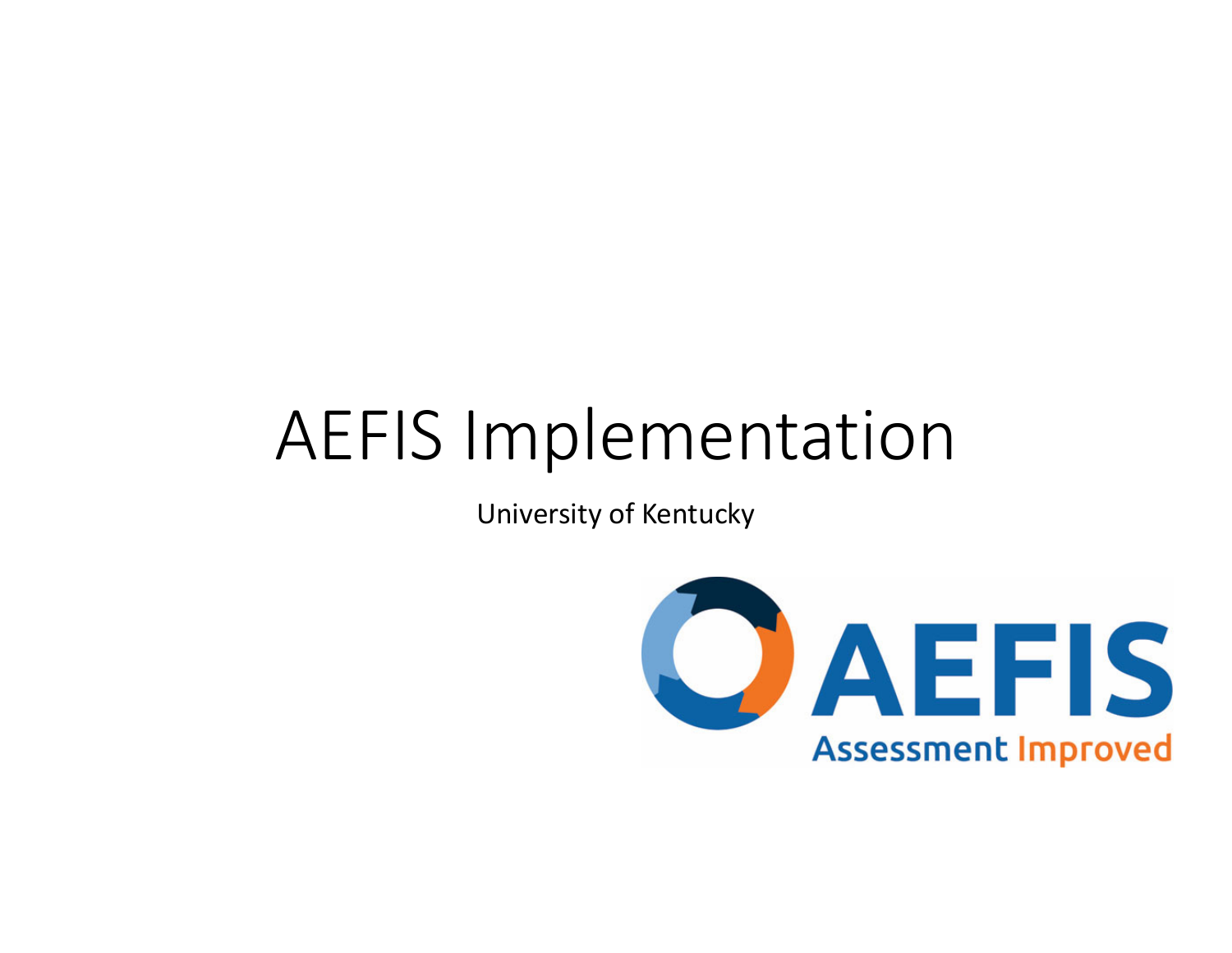## Year 1 (March 2021‐December 2021)

| <b>AEFIS Module</b>                                            | <b>AEFIS Functions</b>                                                                                                                                                                                                                                                        | <b>Used for UK Processes</b>                                                 |
|----------------------------------------------------------------|-------------------------------------------------------------------------------------------------------------------------------------------------------------------------------------------------------------------------------------------------------------------------------|------------------------------------------------------------------------------|
| <b>Curriculum Mapping &amp;</b><br><b>Outcomes Alignment</b>   | Manage curriculum mapping and outcomes alignment for<br>all academic and non-academic programs<br>Create relationships among institutional, college,<br>accreditor, program learning outcomes, and course<br>learning outcomes                                                | Program Student Learning Outcomes<br>assessment<br><b>UK Core assessment</b> |
| <b>Strategic Planning &amp; Data</b><br>Collection             | Manage and track university-wide, college and<br>department strategic plans<br>Create and automate program/unit assessment, and<br>more through workflows                                                                                                                     | <b>Program Student Learning Outcomes</b><br>assessment<br>Periodic Review    |
| <b>Outcomes Assessment &amp;</b><br><b>Evidence Collection</b> | Collect outcomes assessment data and evidence using<br>$\bullet$<br>multiple methods and sources<br>Reduce instructor workload through automation of<br>assessment data collection<br>Identify existing assignments from courses or co-<br>curricular experiences as evidence | UK Core assessment                                                           |

Year 1 also includes <sup>a</sup> pilot of Course Evaluation & Feedback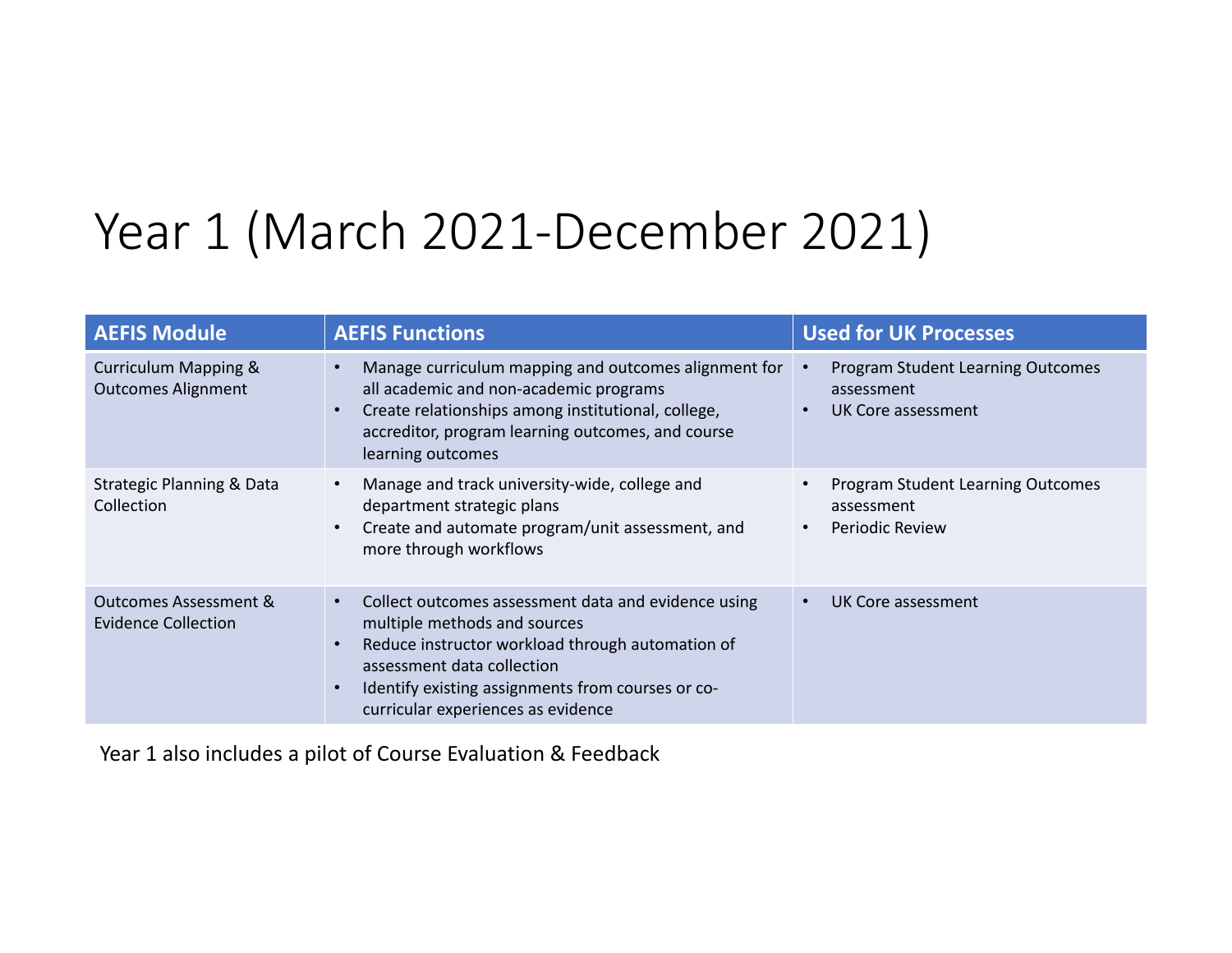## Year 2 (January 2022‐December 2022)

| <b>AEFIS Module</b>                     | <b>AEFIS Functions</b>                                                                                                                                                                                                                                                                  | <b>Used for UK Processes</b>                                   |
|-----------------------------------------|-----------------------------------------------------------------------------------------------------------------------------------------------------------------------------------------------------------------------------------------------------------------------------------------|----------------------------------------------------------------|
| Course Evaluation & Feedback            | Automate evaluation and feedback campus-wide<br>Schedule beginning, middle and end of term course<br>evaluations university-wide based on academic calendar<br>Deploy surveys to students, instructors, alumni, and<br>other stakeholders                                               | <b>Teacher Course Evaluations (replaces</b><br>ExploranceBlue) |
| Self-Study & Accreditation<br>Reporting | Manage a collaborated self-study by assigning editors &<br>approvers to sections to contribute or review<br>Preloaded professional and regional accreditation<br>templates<br>Create and maintain comprehensive evidence bank for<br>collecting and approving evidence for self studies | SACSCOC compliance reporting                                   |